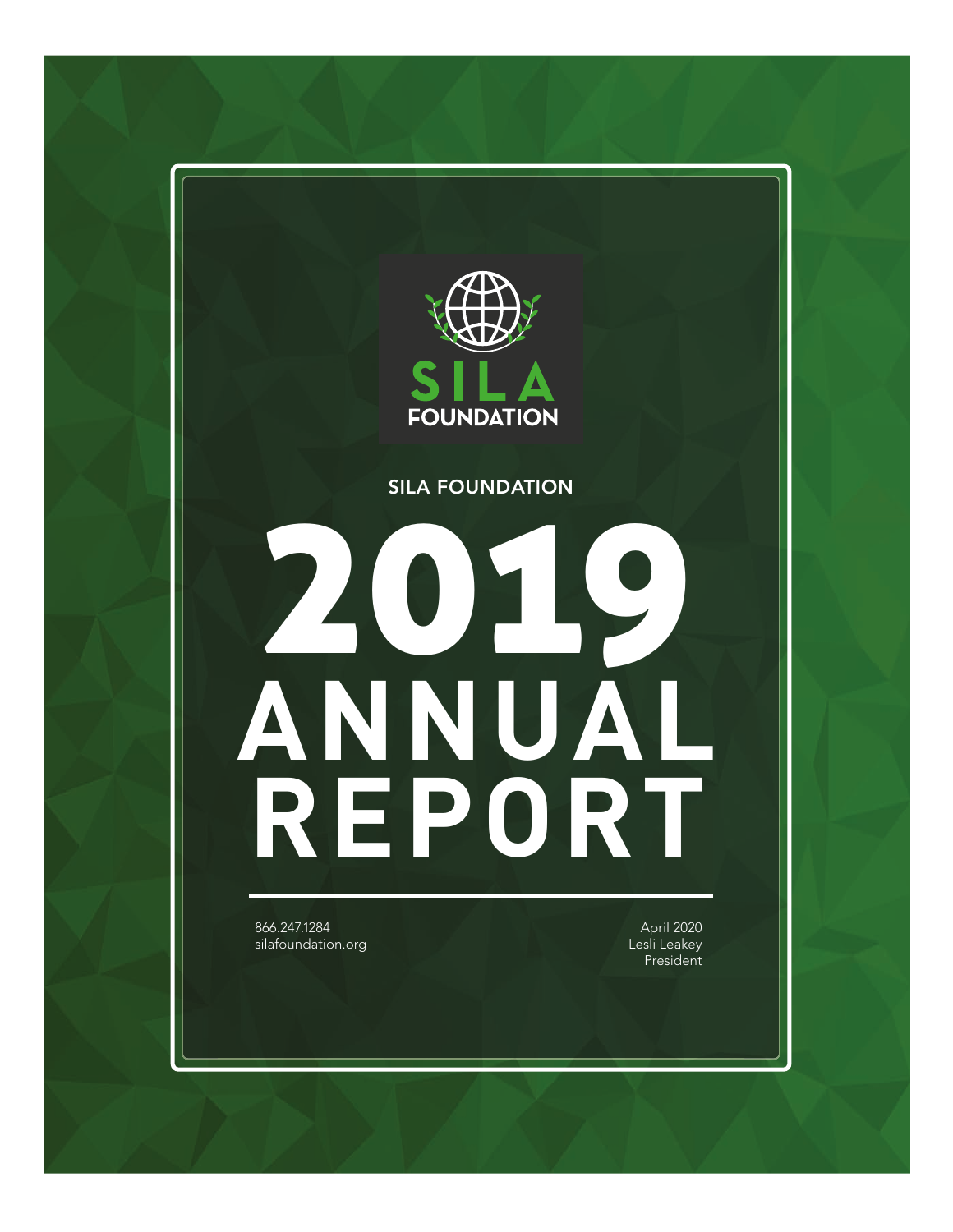## **CONTENTS**

| 2019 SILA Foundation President's message                      | $\overline{2}$ |
|---------------------------------------------------------------|----------------|
| The SILA Foundation educational forums for financial services | 3              |
| Why a SILA Foundation                                         | 4              |
| 2019 Success with new and existing programs                   | 5              |
| 2019 Financial statements                                     | 6              |
| 2019 Donations                                                | 7              |
| SILA Foundation board members                                 | 8              |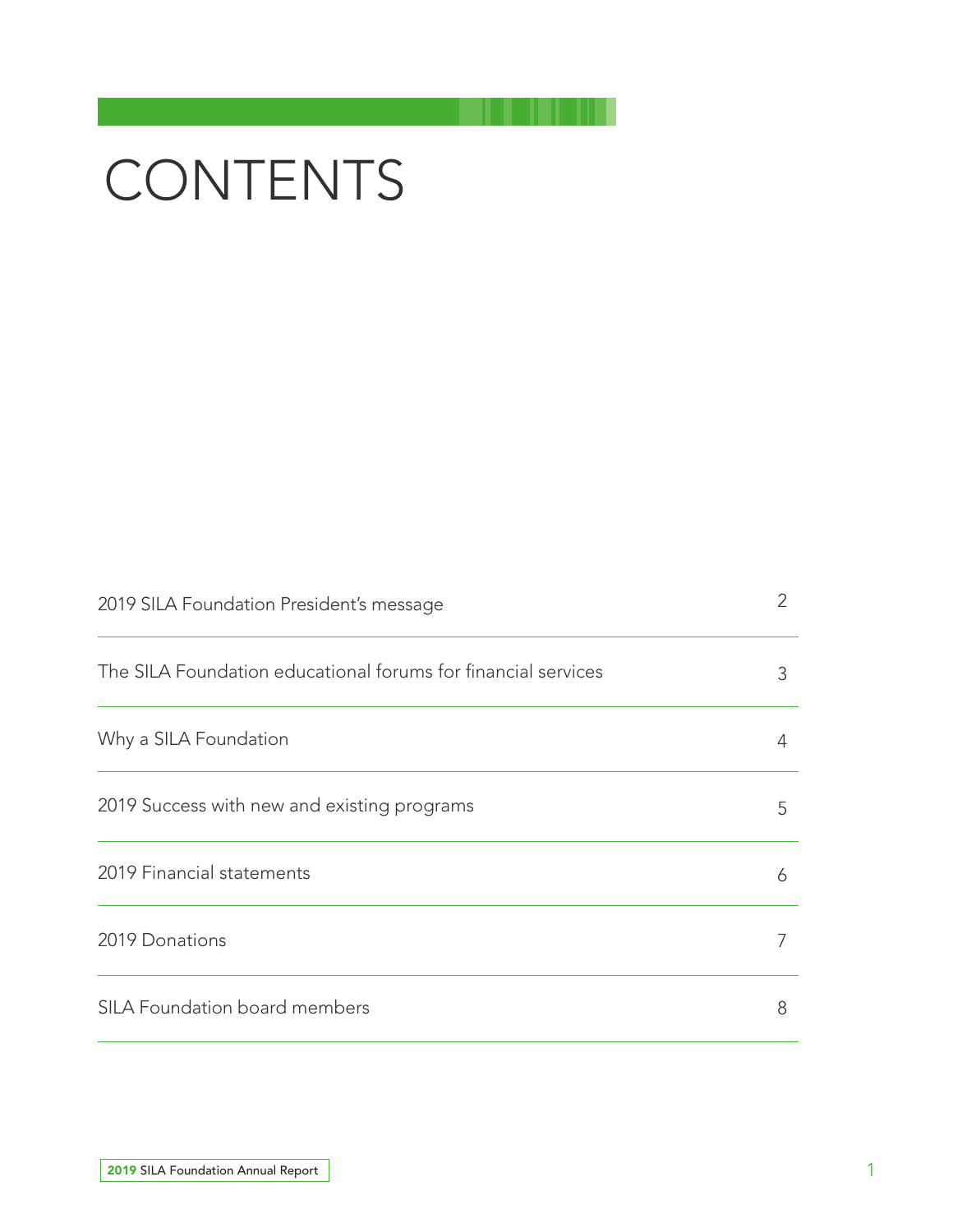## 2019 SILA FOUNDATION PRESIDENT'S MESSAGE



When I first joined SILA back on May 20, 2013, I was nervous to just join the Conference Planning Committee. Little did I know, that a simple introduction to the current Scholarship & Grants Trustee would bring me to where I am today. I remember telling some industry friends at the time that I wanted to be involved in the Foundation because giving back brings such joy to my heart. From a volunteer on the Scholarship & Grants Committee, to the Scholarship & Grants Trustee, to now starting my first term as the SILA Foundation President, I can't wait to see where this journey takes me next.

As we look back to 2019, we had a very successful financial year. Even though we had to exclude our raffle from the annual SILA National Education Conference, our sponsors and individual donors still came through to help support the Foundation. We got to see another successful cornhole tournament on the beautiful lawn at the hotel in San Diego and launched giveaways for our individual donation levels.

We started 2020 on a very positive note with our in-person SILA Foundation Board planning meeting. We are excited to launch new corporate sponsorship packages, continue the cornhole tournament for the third year in a row, and bring back the ever-popular raffle. The Scholarship & Grants program is also going to have some exciting changes this year. This will not only allow the Foundation to impact the lives of our future generations, but also those who are already proudly serving the financial services industry.

Shortly after leaving our Board meeting, the world faced something unprecedented. COVID-19 has caused us all to start living in a whole new way. The financial services industry is facing all new challenges, and some are finding themselves without work.

While these are uncertain times, one thing we can never stop doing is trying to help each other and continuing to grow. Education is still an everimportant part of our lives.

The SILA Foundation will continue to be here for you, to help further your education within the financial services industry and other topics that will help during trying times. We look forward to continuing our webinars each month and encourage you all to attend.

We remain optimistic that we will see everyone at the 2020 SILA National Education Conference in Seattle, Washington. Get ready to see some cool raffle items and participate in another fun-filled cornhole tournament!

If you have any questions about our programs or to learn more information about the SILA Foundation, please visit www.silafoundation.org.

Sincerely,

esti Leaker

Lesli Leakey **President, SILA Foundation**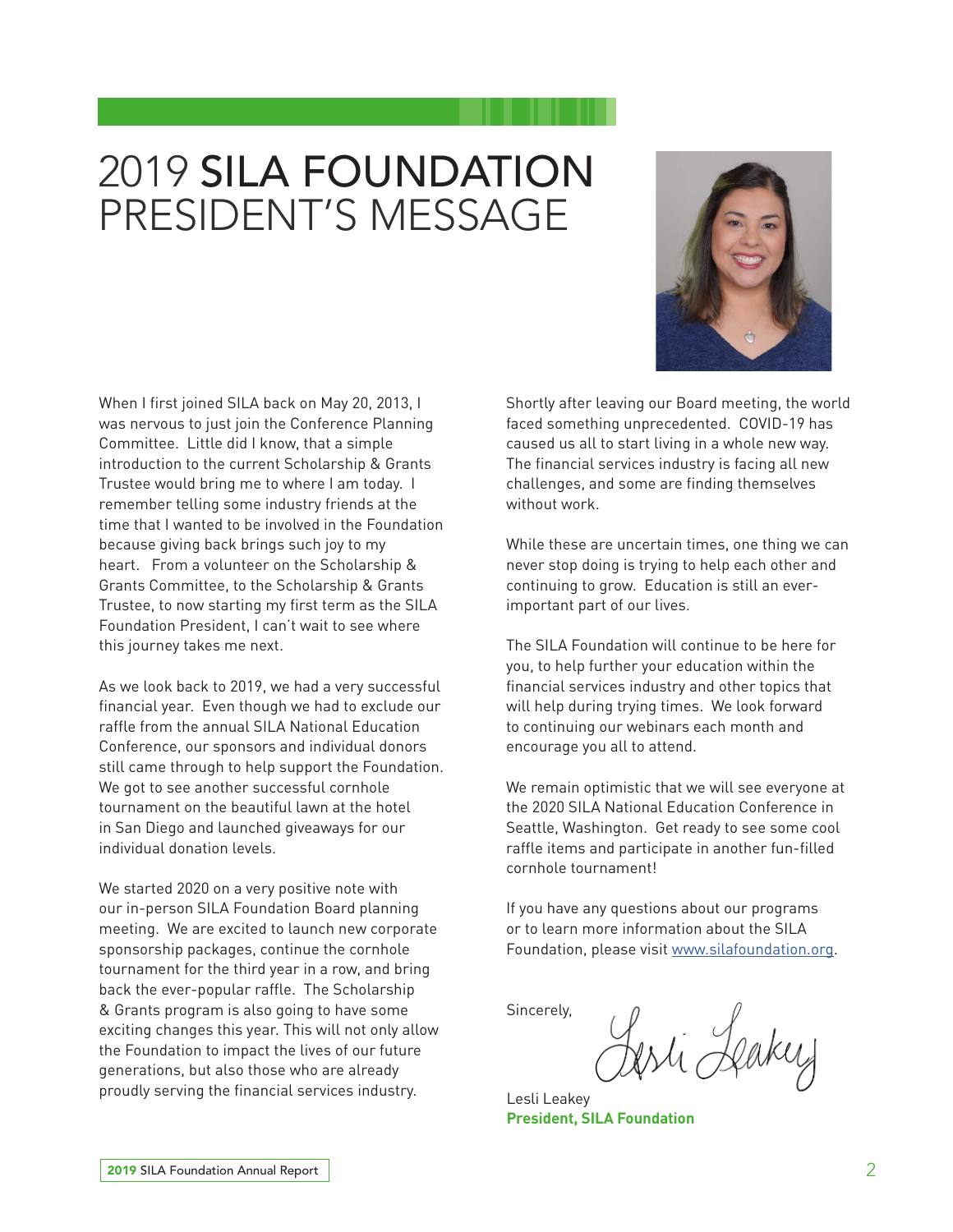## THE SILA FOUNDATION EDUCATIONAL FORUMS FOR FINANCIAL SERVICES

The SILA Foundation is a 501c3 nonprofit organization created with a single goal in mind - to educate more individuals within the financial services industry, with a specific focus on the insurance licensing and securities registration professions. Often undervalued, these professionals perform an important role in improving compliance and thereby helping to protect investors and policy holders in a complex regulatory environment. Successful producer and representative relationships and compliance fulfillment and maintenance for the company begin and end with the insurance licensing and securities registration professional.

The SILA Foundation is built around seven core fundamentals:

**SERVICE** defines the key purpose of our Foundation. Our Foundation provides the necessary tools, knowledge and opportunities to individuals and organizations within the financial services industry. It creates the call to action for all to self-help and to help others.

**GROWTH** is the product of service and involvement. It is the reason for the Foundation's existence and provides the energy and drive to improve our skills, career potential as well as improving the workforce to assure a positive future for our industry.

**INVOLVEMENT** is the driving force that encourages individuals and organizations to embrace their unique future potential and successes. The SILA Foundation's programs and services are intended to enhance possibilities, define individual actions and provide the tools and resources to meet the demands of an ever-changing world within the Financial Services industry.

**SCHOLARSHIPS** provide the means to support and encourage deserving individuals to participate in formal collegiate course work as well as industrybased training programs. To enhance educational opportunities, our Foundation provides both financial and course scholarships.

**EDUCATION** is the tool used by our Foundation to support its purpose. As an IRS 501c3 educational entity, we rely on the generosity of individuals and businesses to provide tax deductible donations of money and 'in kind' products. This support is required to assure quality, timely, needs-based educational forums, course development and an industry driven, nationally recognized, task-based certification program for current and potential new associates.

**GRANTS** are a key component of outreach activities. The SILA Foundation provides grants to like-minded nonprofit organizations to help enhance our collective value of 'people helping people'. We may also rely on and seek grants from other foundations and government agencies to fund the development of our current and future educational programs.

**OUTREACH** represents the collective actions of all parties that support the current and future programs to enhance the skills and lives of those we serve. These parties include the individuals and organizations who are served by the Foundation, the general public to whom our Foundation fosters a better understanding of our financial services industry through important services and knowledge, and the individuals and organizations who support and partner with us for the betterment of those who work or seek a career within our Financial Services industry.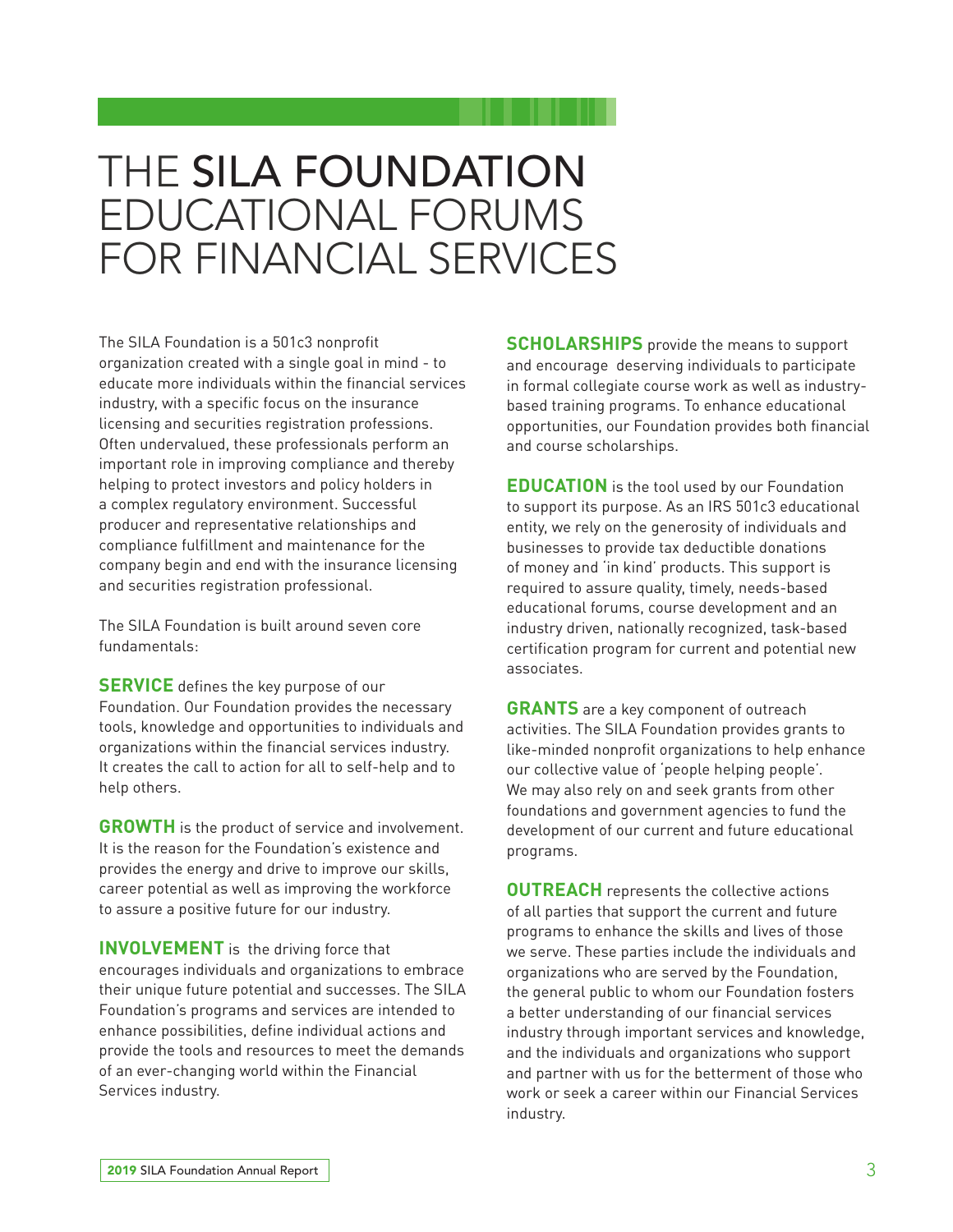## WHY A SILA FOUNDATION

**Our sister organization**, the Securities & Insurance Licensing Association (SILA) encourages and supports the creation and expansion of the SILA Foundation as a means of providing valuable charitybased services and support, using small allocations of its accumulated surplus, to beneficiaries beyond its core membership. The objective in particular is to use targeted charitable services to support the long-term vitality of the licensing and registration community within the financial services industry. The Foundation is a 501(c)(3) public charity organization, separate and distinct from SILA.

**The SILA Foundation will target its services and contributions to SILA-related organizations and communities including educational, select public charities and not- for-profit organizations, and individuals. As examples, the Foundation will:** 

- Offer scholarships to non-members (including veterans) to encourage and prepare them for a career in the financial services industry
- Administer grants to members for attending the annual education conference
- Award other grants in response to particular event driven community needs
- Administer and deliver a broad range of SILA training courses
- Establish a self-sustaining endowment fund
- Work cooperatively with SILA on key joint projects

**By supporting the work of the Foundation, SILA and its members potentially gain numerous direct and indirect benefits including:**

- Obtaining an avenue for making tax deductible contributions that support the growth of career opportunities in securities and insurance licensing
- Helping to ensure a steady stream of wellqualified, new candidates who will pursue a career in licensing within financial services
- Receiving a means to help safeguard the vitality of SILA, its membership, and its influence and role within the financial services industry
- Expanding their reach beyond just the SILA membership as a means of "giving back"
- Providing financial support and training within targeted local communities to educational institutions and to deserving individuals
- Enabling SILA to serve in partnership with carriers, brokers, regulators and service providers in their own charitable endeavors as well as providing training for their staffs

In addition to working closely with SILA, the Foundation will seek contributions and grants from the financial services industry and its executives, from individual members and from other charitable organizations.

The Foundation is committed to being an extremely efficient organization where almost all contributions will in turn be deployed directly in support of its mission.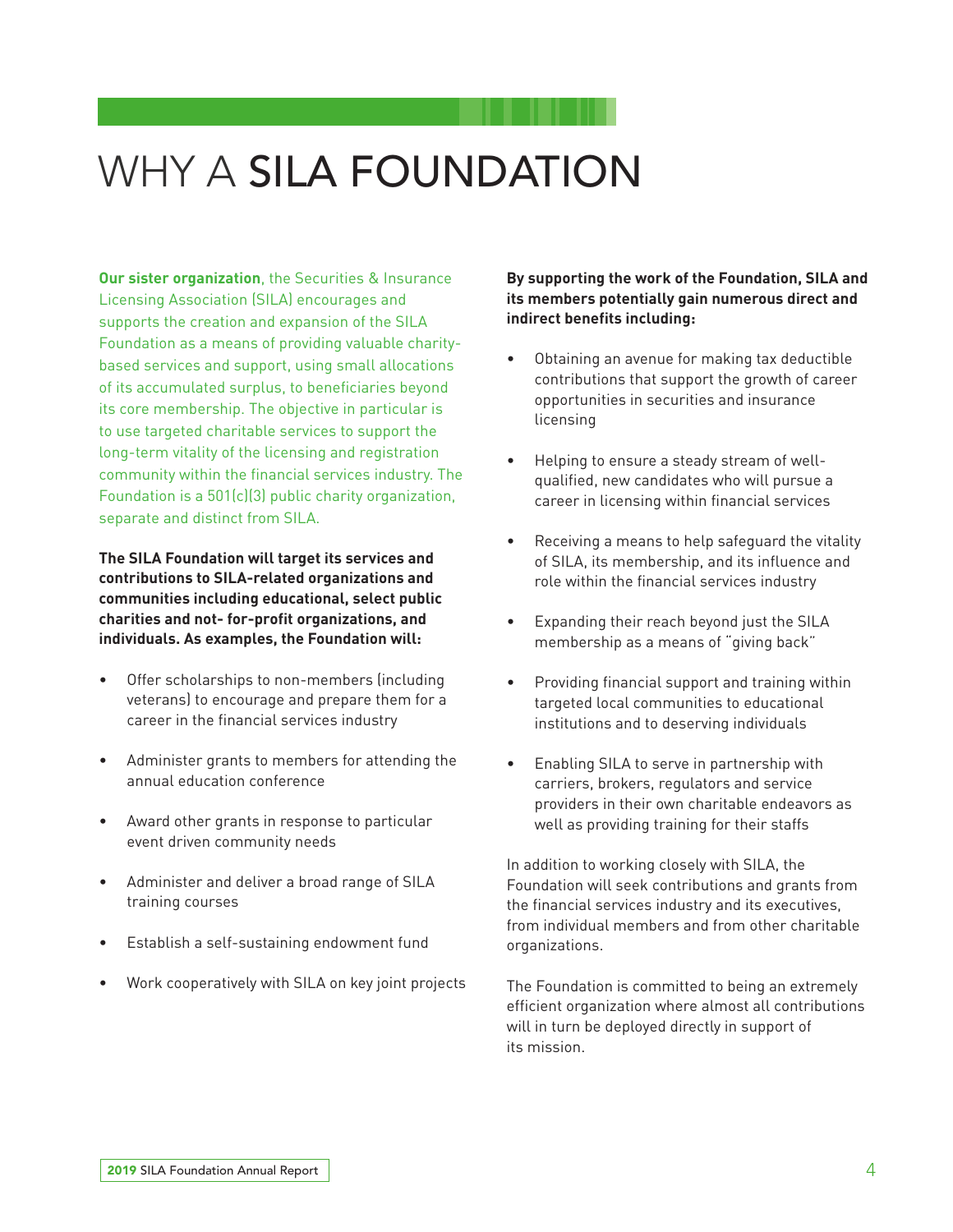## SUCCESS WITH NEW AND EXISTING PROGRAMS

#### **SCHOLARSHIPS**

In 2019, the Foundation awarded another \$25,000 in scholarships to ten well-deserving college students who needed assistance funding their financial services, accounting or business careers through our **Post-Secondary College Scholarship Program**. This program continues to be our fundamental purpose.

#### **FUND RAISING**

The Foundation increased donations by raising several thousands of dollars through the cornhole tournament at the 2019 SILA National Education Conference. In 2019, donations were also generated through AmazonSmile and company matching programs such as Benevity.

#### **OUTREACH**

The Foundation continues an expansive outreach project which crosses from web-based communication through various channels such as social media and press releases to phone calls and flyers at local churches and schools.

#### **COURSES!!**

In 2019, 503 courses were taken by individuals expanding their knowledge and furthering their careers through the **Foundation Education Program**.

#### **WEBINARS**

The Foundation provided nine FREE educational webinars in 2019. This year our Beyond Diversity webinar taught us how to overcome bias in the workplace, we learned You Can't Read an Insurance Policy Like Anything Else, and our When Words Collide webinar taught us how to resolve insurance claims without litigation. Over 800 attendees learned from our webinars in 2019, with a total of 4,800 educated attendees overall since 2015. Our webinars are recorded and are now available as a reference tool on the SILA Foundation YouTube channel.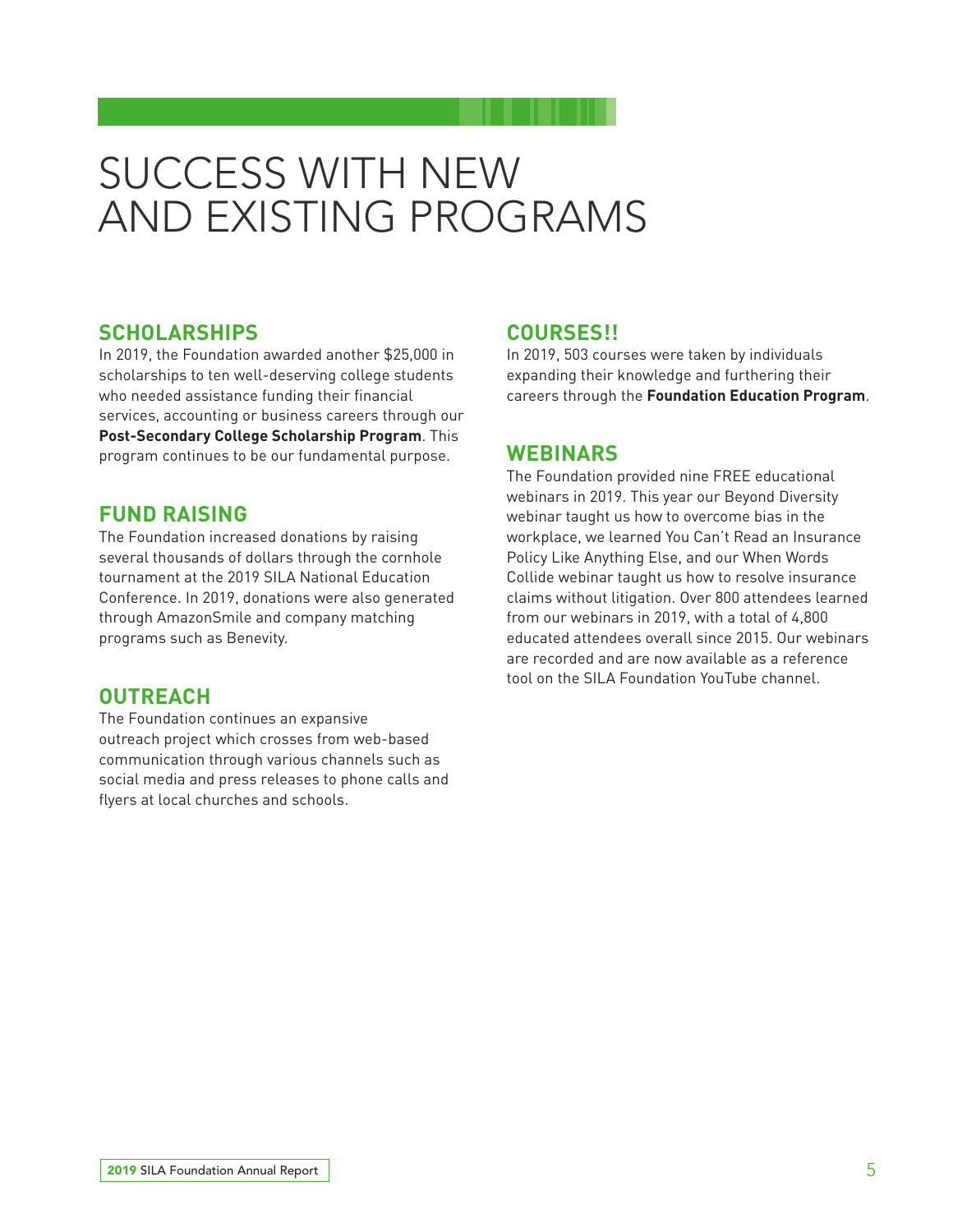### SILA Foundation Dashboard FINANCIAL **STATEMENTS**

| <b>Bank Balances at:</b>            | 12/31/2019<br>12/31/2018 |             | 12/31/2017   |             | 12/31/2016  |              |              |              |
|-------------------------------------|--------------------------|-------------|--------------|-------------|-------------|--------------|--------------|--------------|
| Chase                               | \$68,761.08              |             | \$71,375.12  |             | \$71,030.26 |              | \$68,566.34  |              |
| <b>BMO</b> Harris                   | \$27,027.73              |             | \$25,508.30  |             | \$25,218.42 |              | \$20,106.04  |              |
| Paypal                              | \$2,080.14               |             | \$3,659.60   |             | \$579.51    |              | \$0.00       |              |
| <b>Total</b>                        | \$97,868.95              |             | \$100,543.02 |             | \$96,828.19 |              | \$88,672.38  |              |
| <b>Accts Receivable</b>             |                          | \$6,500.00  |              | \$5,000.00  |             | \$0.00       |              | \$0.00       |
|                                     | 2019                     | <b>YTD</b>  | 2018         | <b>YTD</b>  | 2017        | <b>YTD</b>   | 2016         | <b>YTD</b>   |
| <b>FUNDRAISING</b>                  | No.                      | Amt         | No.          | Amt         | No.         | Amt          | No.          | Amt          |
| Raffle                              | $\mathbf{0}$             | \$0.00      | 180          | \$6,409.56  | 200         | \$1,787.87   | 191          | \$2,222.23   |
| Misc Revenue                        |                          | \$0.00      |              |             |             |              |              | \$5.00       |
| <b>Silent Auction On-site</b>       | 0                        | \$0.00      | $\pmb{0}$    | \$0.00      | 17          | \$1,627.14   | 24           | \$2,183.67   |
| Cornhole Fundraiser                 |                          | \$19,295.00 |              | \$6320.57   |             |              |              |              |
| <b>AmazonSmile Donations</b>        |                          | \$24.09     |              | \$6.32      |             | \$43.61      |              | \$0.00       |
| <b>Individual Donors</b>            | 93                       | \$4,628.56  | 18           | \$3,288.75  | 38          | \$10,777.12  | 39           | \$4,133.10   |
| Corporate Donors                    | 21                       | \$34,065.00 | 16           | \$24,526.00 | 16          | \$34,626.00  | 15           | \$37,251.00  |
| Interest                            |                          | \$113.43    |              | \$289.88    |             | \$80.91      |              | \$10.03      |
| PreConference Courses               | 89                       | \$11,095.00 | 116          | \$13,015.00 | 98          | \$11,760.00  | 90           | \$6,360.00   |
| <b>Certification Courses Income</b> | 503                      | \$12,415.50 | 425          | \$9,009.75  | 500         | \$10,341.30  | 547          | \$12,440.65  |
| SILA, Inc. Donor                    | $\mathbf{1}$             | \$17,232.49 | 1            | \$11,671.00 | 1           | \$30,718.71  | $\mathbf{1}$ | \$27,321.66  |
| <b>Total Income</b>                 | 707                      | \$98,869.07 | 756          | \$74,536.83 | 870         | \$101,762.66 | 907          | \$91,927.34  |
| <b>EXPENSES</b>                     |                          |             |              |             |             |              |              |              |
| Awards & Scholarships               |                          | \$26,000.00 |              | \$26,000.00 |             | \$28,100.00  |              | \$26,000.00  |
| <b>Education Programs Exp</b>       |                          | \$11,057.64 |              | \$7,489.95  |             | \$11,730.47  |              | \$3,813.29   |
| Management Fees                     |                          | \$32,045.00 |              | \$20,560.92 |             | \$38,040.52  |              | \$48,682.12  |
| Facilities & Insurance              |                          | \$872.00    |              | \$853.00    |             | \$841.00     |              | \$828.00     |
| Professional Fees                   |                          | \$4,542.53  |              | \$6,051.75  |             | \$6,244.18   |              | \$5,901.12   |
| Other Expenses                      |                          | \$20,846.47 |              | \$6,548.98  |             | \$8,229.26   |              | \$14,495.95  |
| Other Current Liabilities           |                          | \$500.00    |              |             |             |              |              |              |
| <b>Total Expenses</b>               |                          | \$95,863.64 |              | \$67,504.60 |             | \$93,185.43  |              | \$99,720.48  |
| Net Income (Loss)                   |                          | \$3,505.43  |              | \$7,032.23  |             | \$8,577.23   |              | (\$7,793.14) |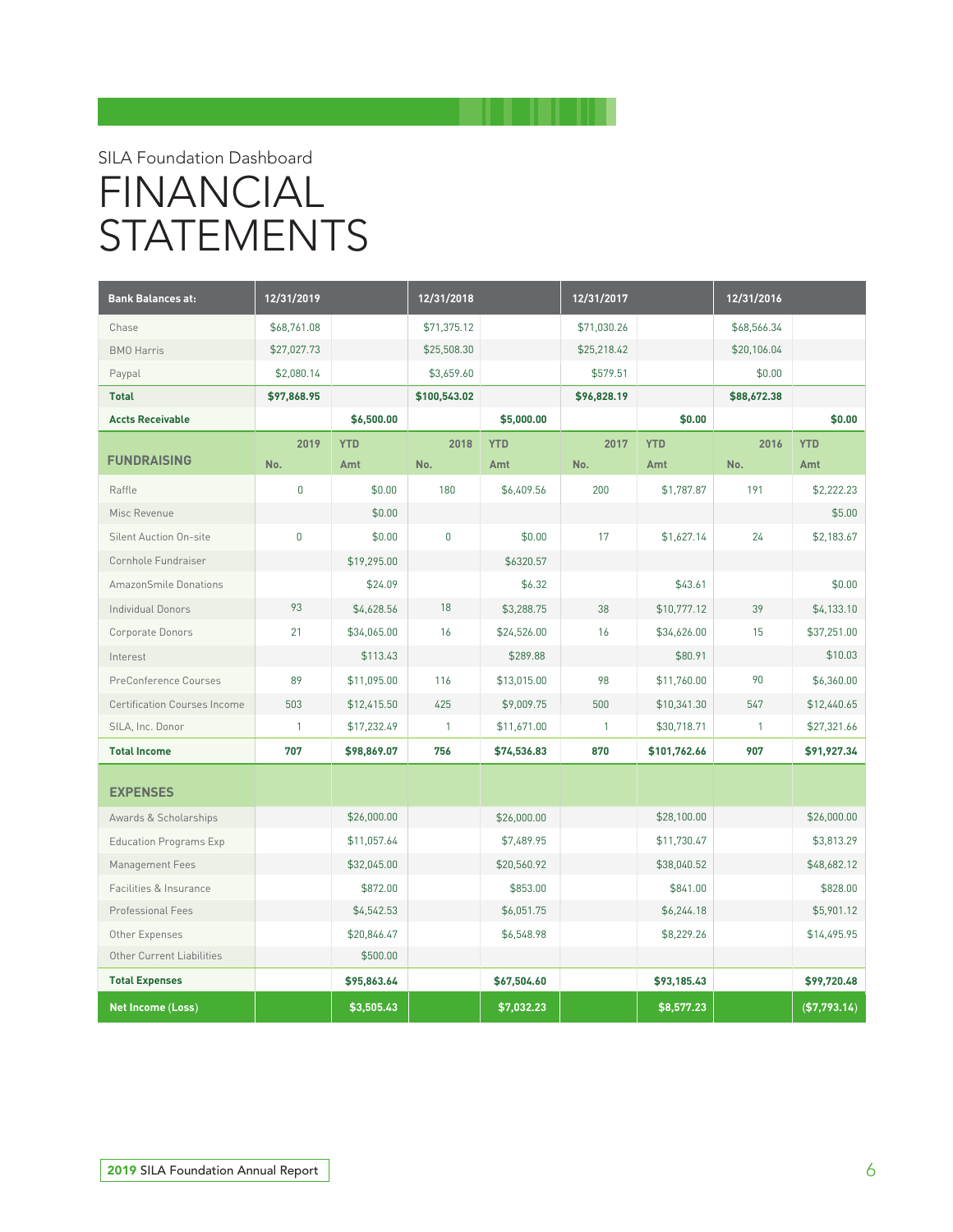SILA Foundation Dashboard

#### The foundation received numerous donations at various levels in 2019 DONATIONS

| <b>Development / Fundraising</b><br><b>CORPORATE DONOR ACTIVITY:</b>                        | 2016       | 2017       | 2018       | 2019       |
|---------------------------------------------------------------------------------------------|------------|------------|------------|------------|
| Asurion submitted \$5,000 in 2015, 2016, 2017, 2018, 2019                                   | \$5,000.00 | \$5,000.00 | \$5,000.00 | \$5,000.00 |
| NIPR submitted \$5,000 in 2013, 2014, 2015, 2016, 2017, 2018, 2019                          | \$5,000.00 | \$5,000.00 | \$5,000.00 | \$5,000.00 |
| Vertafore submitted \$5,000 in 2015, 2016, 2017, 2018, 2019                                 | \$5,000.00 | \$5,000.00 | \$5,000.00 | \$5,000.00 |
| RegED submitted \$5,000 in 2016, 2017, 2018, 2019                                           | \$5,000.00 | \$5,000.00 | \$5,000.00 | \$5,000.00 |
| Stifel Nicolaus submitted \$2,000 in 2015; \$3,000 2016; \$3,500 2017 2018; \$4,000 in 2019 | \$3,000.00 | \$3,500.00 | \$3,500.00 | \$4,000.00 |
| PearsonVue submitted \$3,500 in 2019                                                        |            |            |            | \$3,500.00 |
| Nationwide submitted \$5,000 in 2015, 2016; \$2,500 in 2017, 2018, 2019                     | \$5,000.00 | \$2,500.00 | \$2,500.00 | \$2,500.00 |
| Rhoads Online Institute submitted \$2,500 in 2019                                           |            |            |            | \$2,500.00 |
| AFLAC submitted \$2,500 in 2016, 2017, 2018, 2019                                           | \$2,500.00 | \$2,500.00 | \$2,500.00 | \$2,500.00 |
| PSI submitted \$1,000 in 2017; \$2,500 in 2019                                              |            | \$1,000.00 |            | \$2,500.00 |
| AdjusterPro submitted \$1,000 in 2018; \$1,500 in 2019                                      |            |            | \$1,000.00 | \$1,500.00 |
| ILSA submitted \$1,000 in 2018; \$1,500 in 2019                                             |            |            | \$1,000.00 | \$1,500.00 |
| NAIC-SBS submitted \$1,000 in 2018; \$1,500 in 2019                                         |            |            | \$1,000.00 | \$1,500.00 |
| <b>Primerica</b> submitted \$1,000 in 2014, 2019                                            |            |            |            | \$1,000.00 |
| Business Information Group submitted \$1,000 in 2015, 2016, 2017, 2018, 2019                | \$1,000.00 | \$1,000.00 | \$1,000.00 | \$1,000.00 |
| <b>ExamFX</b> submitted \$1,000 in 2015, 2016, 2017, 2018; \$500 in 2019                    | \$1,000.00 | \$1,000.00 | \$1,000.00 | \$500.00   |
| Physicians Mutual submitted \$1,000 in 2015, 2016, 2017, 2018; \$500 in 2019                | \$1,000.00 | \$1,000.00 | \$1,000.00 | \$500.00   |
| <b>AXIS</b> submitted \$500 in 2018, 2019                                                   |            |            | \$500.00   | \$500.00   |
| Prometric submitted \$500 in 2019                                                           |            |            |            | \$500.00   |
| A.D. Banker & Company submitted \$500 in 2017, 2019                                         |            | \$500.00   |            | \$500.00   |
| Patten Training & Review submitted \$40 in 2019                                             |            |            |            | \$40.00    |
| Greenberg Traurig P A submitted \$500 in 2015; \$1,000 in 2016, 2017, 2018                  | \$1,000.00 | \$1,000.00 | \$1,000.00 |            |
| Kaplan Financial submitted \$1,000 in 2018                                                  |            |            | \$1,000.00 |            |
| Clements Worldwide submitted \$500 in 2015; \$526 in 2016, 2017, 2018                       | \$526.00   | \$526.00   | \$526.00   |            |
| <b>Supportive Insurance</b> submitted \$250 in 2018                                         |            |            | \$250.00   |            |
| National Life Group submitted \$2,000 grant in 2015 & 2016                                  | \$2,000.00 |            |            |            |
| Arthur J. Gallagher submitted \$200 in 2016; \$100 in 2017                                  | \$200.00   | \$100.00   |            |            |
| Systeme Software submitted \$500 in 2017                                                    |            | \$500.00   |            |            |
| American Family Mutual submitted \$2,500 in 2015                                            |            |            |            |            |
| Saenger Consulting submitted \$500 in 2015                                                  |            |            |            |            |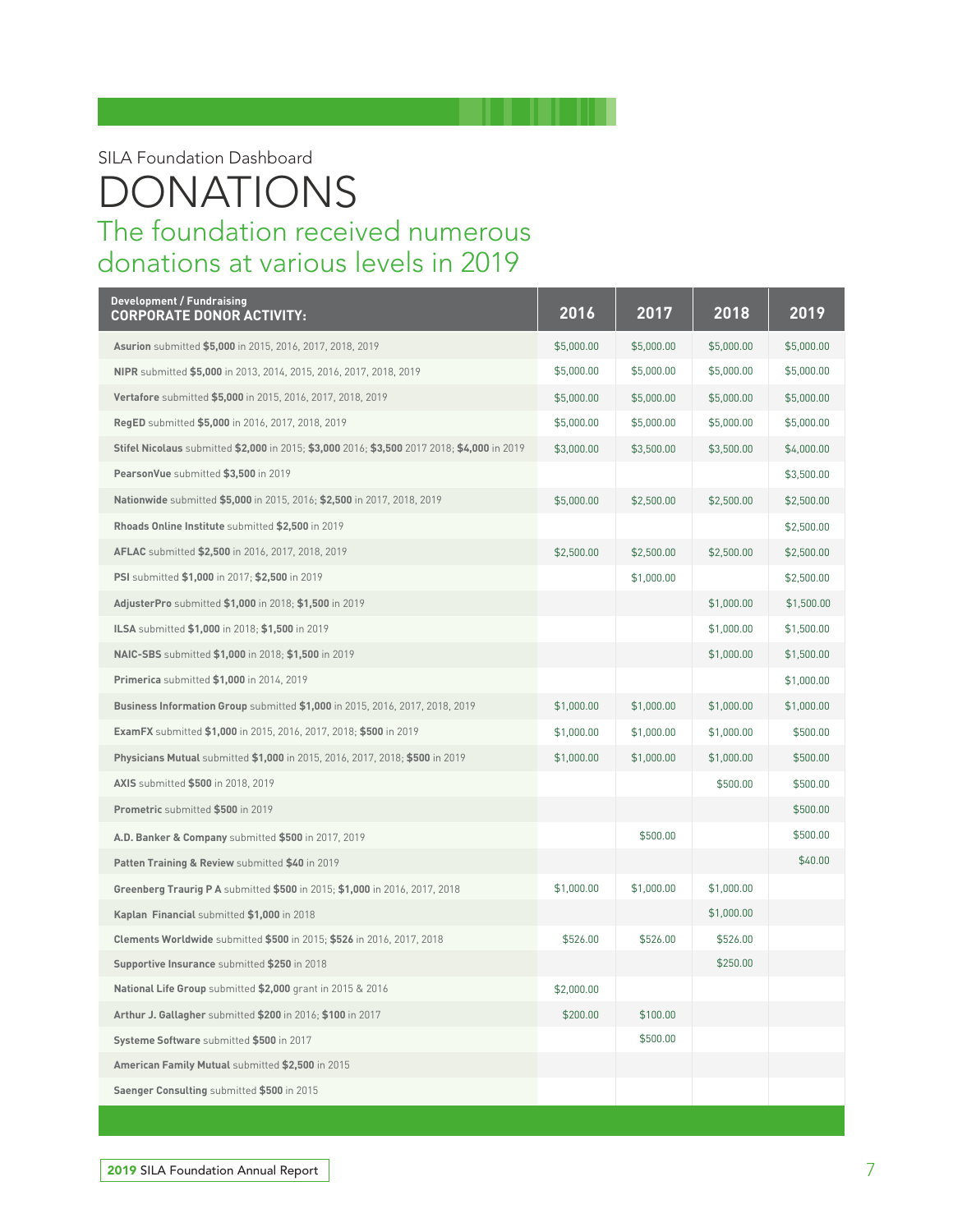## THE SILA FOUNDATION BOARD MEMBERS

PRESIDENT

Lesli Leakey

**SECRETARY** Nikki Brown

TREASURER Bob Birman

TRUSTEE, COMMUNICATIONS & PUBLIC RELATIONS Ann Robinson

TRUSTEE, COMPLIANCE Suraya Soto

PAST-PRESIDENT Sherri Coleman

TRUSTEE, EDUCATION Cindy Davidson

TRUSTEE, REGULATORY & ORGANIZATIONAL RELATIONS Fred Karlinsky

TRUSTEE, SCHOLARSHIPS & GRANTS Susan Boles

TRUSTEE, SILA RELATIONS Diana Capes

TRUSTEE, DEVELOPMENT Kingston Koser

EXECUTIVE DIRECTOR Mary Ellen Hammack